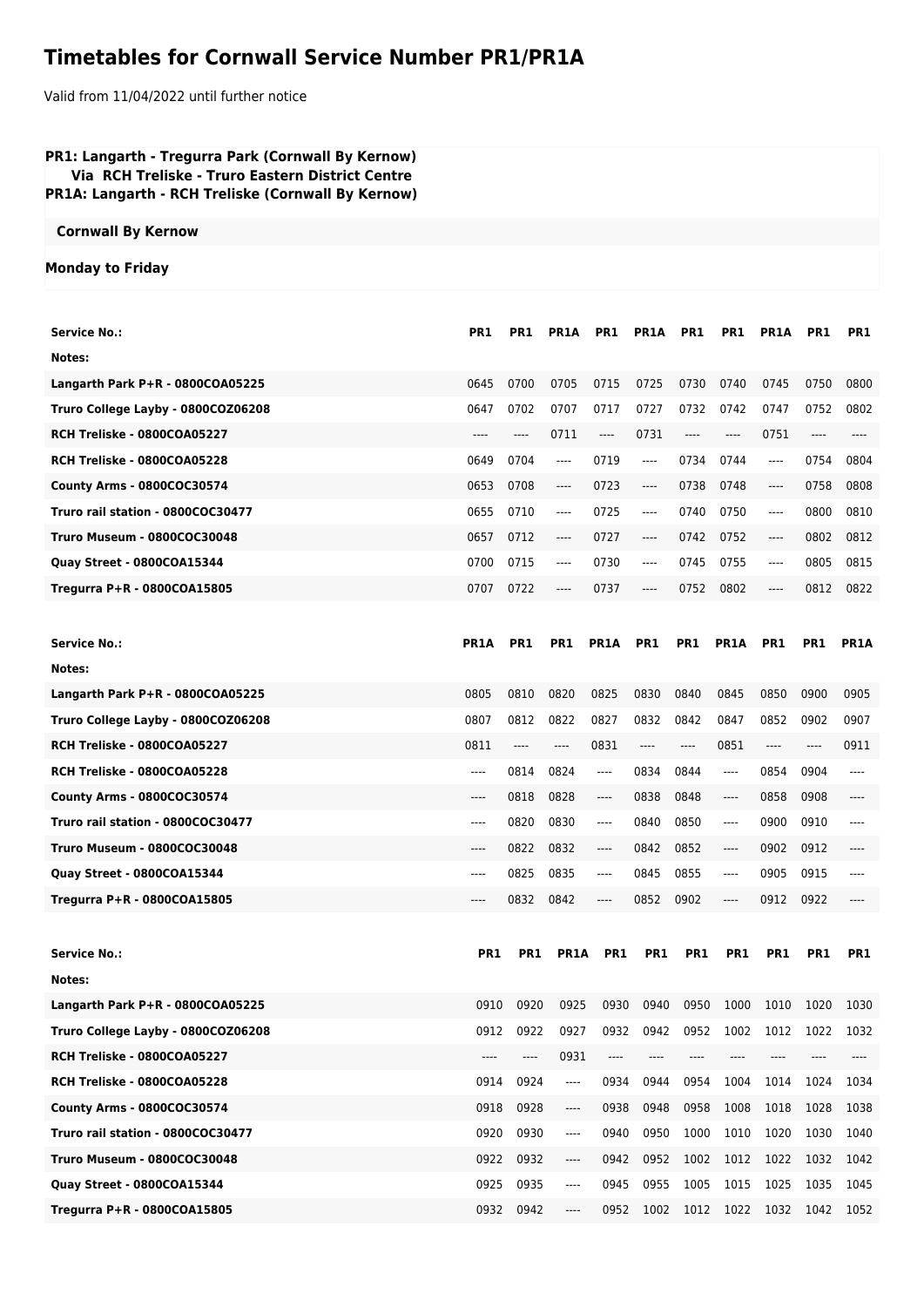| <b>Service No.:</b>                                                    | <b>PR1</b>      | PR1             | PR <sub>1</sub> | PR <sub>1</sub>               | PR1                           | PR <sub>1</sub>               | PR1                                                                                                                                                                                                                                                                                                                                                                             | PR1          | PR1                           | PR1          |
|------------------------------------------------------------------------|-----------------|-----------------|-----------------|-------------------------------|-------------------------------|-------------------------------|---------------------------------------------------------------------------------------------------------------------------------------------------------------------------------------------------------------------------------------------------------------------------------------------------------------------------------------------------------------------------------|--------------|-------------------------------|--------------|
| Notes:                                                                 |                 |                 |                 |                               |                               |                               |                                                                                                                                                                                                                                                                                                                                                                                 |              |                               |              |
| Langarth Park P+R - 0800COA05225                                       | 1040            | 1050            | 1100            | 1110                          | 1120                          | 1130                          | 1145                                                                                                                                                                                                                                                                                                                                                                            | 1200         | 1215                          | 1230         |
| Truro College Layby - 0800COZ06208                                     | 1042            | 1052            | 1102            | 1112                          | 1122                          | 1132                          | 1147                                                                                                                                                                                                                                                                                                                                                                            | 1202         | 1217                          | 1232         |
| RCH Treliske - 0800COA05227                                            |                 |                 |                 |                               |                               |                               |                                                                                                                                                                                                                                                                                                                                                                                 |              |                               |              |
| RCH Treliske - 0800COA05228                                            | 1044            | 1054            | 1104            | 1114                          | 1124                          | 1134                          | 1149                                                                                                                                                                                                                                                                                                                                                                            | 1204         | 1219                          | 1234         |
| County Arms - 0800COC30574                                             | 1048            | 1058            | 1108            | 1118                          | 1128                          | 1138                          | 1153                                                                                                                                                                                                                                                                                                                                                                            | 1208         | 1223                          | 1238         |
| Truro rail station - 0800COC30477                                      | 1050            | 1100            | 1110            | 1120                          | 1130                          | 1140                          | 1155                                                                                                                                                                                                                                                                                                                                                                            | 1210         | 1225                          | 1240         |
| <b>Truro Museum - 0800COC30048</b>                                     | 1052            | 1102            | 1112            | 1122                          | 1132                          | 1142                          | 1157                                                                                                                                                                                                                                                                                                                                                                            | 1212         | 1227                          | 1242         |
| Quay Street - 0800COA15344                                             | 1055            | 1105            | 1115            | 1125                          | 1135                          | 1145                          | 1200                                                                                                                                                                                                                                                                                                                                                                            | 1215         | 1230                          | 1245         |
| Tregurra P+R - 0800COA15805                                            | 1102            | 1112            |                 | 1122 1132                     | 1142                          |                               | 1152 1207                                                                                                                                                                                                                                                                                                                                                                       | 1222         | 1237                          | 1252         |
|                                                                        |                 |                 |                 |                               |                               |                               |                                                                                                                                                                                                                                                                                                                                                                                 |              |                               |              |
| Service No.:                                                           | PR <sub>1</sub> | PR <sub>1</sub> | PR1             | PR1                           | PR1                           | PR1                           | PR <sub>1</sub>                                                                                                                                                                                                                                                                                                                                                                 | PR1          | PR <sub>1</sub>               | PR1          |
| Notes:                                                                 |                 |                 |                 |                               |                               |                               |                                                                                                                                                                                                                                                                                                                                                                                 |              |                               |              |
| Langarth Park P+R - 0800COA05225                                       | 1245            | 1300            | 1315            | 1330                          | 1345                          | 1400                          | 1415                                                                                                                                                                                                                                                                                                                                                                            | 1430         | 1440                          | 1450         |
| Truro College Layby - 0800COZ06208                                     | 1247            | 1302            | 1317            | 1332                          | 1347                          | 1402                          | 1417                                                                                                                                                                                                                                                                                                                                                                            | 1432         | 1442                          | 1452         |
| RCH Treliske - 0800COA05227                                            | $---$           | $---$           | $---$           | ----                          | $---$                         | $---$                         | ----                                                                                                                                                                                                                                                                                                                                                                            | $---$        | $---$                         |              |
| RCH Treliske - 0800COA05228                                            | 1249            | 1304            | 1319            | 1334                          | 1349                          | 1404                          | 1419                                                                                                                                                                                                                                                                                                                                                                            | 1434         | 1444                          | 1454         |
| County Arms - 0800COC30574                                             | 1253            | 1308            | 1323            | 1338                          | 1353                          | 1408                          | 1423                                                                                                                                                                                                                                                                                                                                                                            | 1438         | 1448                          | 1458         |
| Truro rail station - 0800COC30477                                      | 1255            | 1310            | 1325            | 1340                          | 1355                          | 1410                          | 1425                                                                                                                                                                                                                                                                                                                                                                            | 1440         | 1450                          | 1500         |
| Truro Museum - 0800COC30048                                            | 1257            | 1312            | 1327            | 1342                          | 1357                          | 1412                          | 1427                                                                                                                                                                                                                                                                                                                                                                            | 1442         | 1452                          | 1502         |
| Quay Street - 0800COA15344                                             | 1300            | 1315            | 1330            | 1345                          | 1400                          | 1415                          | 1430                                                                                                                                                                                                                                                                                                                                                                            | 1445         | 1455                          | 1505         |
| Tregurra P+R - 0800COA15805                                            | 1307            | 1322            | 1337            | 1352                          | 1407                          | 1422                          | 1437                                                                                                                                                                                                                                                                                                                                                                            | 1452         | 1502                          | 1512         |
|                                                                        |                 |                 |                 |                               |                               |                               |                                                                                                                                                                                                                                                                                                                                                                                 |              |                               |              |
|                                                                        |                 |                 |                 |                               |                               |                               |                                                                                                                                                                                                                                                                                                                                                                                 |              |                               |              |
| <b>Service No.:</b>                                                    | <b>PR1A</b>     | PR1             | PR1             | <b>PR1A</b>                   | PR1                           | PR1                           | PR1A                                                                                                                                                                                                                                                                                                                                                                            | PR1          | PR1                           | <b>PR1A</b>  |
| Notes:                                                                 |                 |                 |                 |                               |                               |                               |                                                                                                                                                                                                                                                                                                                                                                                 |              |                               |              |
|                                                                        | 1455            | 1500            | 1510            | 1515                          | 1520                          | 1530                          | 1535                                                                                                                                                                                                                                                                                                                                                                            |              | 1550                          | 1555         |
| Langarth Park P+R - 0800COA05225                                       | 1457            | 1502            | 1512            | 1517                          | 1522                          | 1532                          | 1537                                                                                                                                                                                                                                                                                                                                                                            | 1540<br>1542 | 1552                          | 1557         |
| Truro College Layby - 0800COZ06208<br>RCH Treliske - 0800COA05227      | 1501            | $---$           | ----            | 1521                          | ----                          | ----                          | 1541                                                                                                                                                                                                                                                                                                                                                                            | ----         | ----                          | 1601         |
| RCH Treliske - 0800COA05228                                            | ----            | 1504            | 1514            | ----                          | 1524                          | 1534                          | ----                                                                                                                                                                                                                                                                                                                                                                            | 1544         | 1554                          | ----         |
| County Arms - 0800COC30574                                             | ----            | 1508            | 1518            | ----                          | 1528                          | 1538                          | $\hspace{0.01em}\rule{0.7pt}{0.1em}\hspace{0.01em}\hspace{0.01em}\hspace{0.01em}\hspace{0.01em}\hspace{0.01em}\hspace{0.01em}\hspace{0.01em}\hspace{0.01em}\hspace{0.01em}\hspace{0.01em}\hspace{0.01em}\hspace{0.01em}\hspace{0.01em}\hspace{0.01em}\hspace{0.01em}\hspace{0.01em}\hspace{0.01em}\hspace{0.01em}\hspace{0.01em}\hspace{0.01em}\hspace{0.01em}\hspace{0.01em}\$ | 1548         | 1558                          | ----         |
| Truro rail station - 0800COC30477                                      | ----            | 1510            | 1520            | ----                          | 1530                          | 1540                          | ----                                                                                                                                                                                                                                                                                                                                                                            | 1550         | 1600                          | ----         |
| Truro Museum - 0800COC30048                                            | ----            | 1512            | 1522            | $\cdots$                      | 1532                          | 1542                          | $\cdots$                                                                                                                                                                                                                                                                                                                                                                        | 1552         | 1602                          | ----         |
| Quay Street - 0800COA15344                                             | ----            | 1515            | 1525            | $---$                         | 1535                          | 1545                          | ----                                                                                                                                                                                                                                                                                                                                                                            | 1555         | 1605                          | ----         |
| Tregurra P+R - 0800COA15805                                            | ----            | 1522            | 1532            | ----                          | 1542                          | 1552                          | $\cdots$                                                                                                                                                                                                                                                                                                                                                                        | 1602         | 1612                          | ----         |
|                                                                        |                 |                 |                 |                               |                               |                               |                                                                                                                                                                                                                                                                                                                                                                                 |              |                               |              |
|                                                                        |                 | PR1             |                 |                               |                               |                               |                                                                                                                                                                                                                                                                                                                                                                                 |              |                               |              |
| <b>Service No.:</b><br>Notes:                                          | PR1             |                 | PR1A            | PR1                           | PR1                           | PR1A                          | PR1                                                                                                                                                                                                                                                                                                                                                                             | PR1          | PR1A                          | PR1          |
|                                                                        |                 |                 |                 |                               |                               |                               |                                                                                                                                                                                                                                                                                                                                                                                 |              |                               |              |
| Langarth Park P+R - 0800COA05225<br>Truro College Layby - 0800COZ06208 | 1600<br>1602    | 1610<br>1612    | 1615<br>1617    | 1620<br>1622                  | 1630<br>1632                  | 1635<br>1637                  | 1640<br>1642                                                                                                                                                                                                                                                                                                                                                                    | 1650<br>1652 | 1655<br>1657                  | 1700<br>1702 |
|                                                                        | ----            | ----            | 1621            | $\hspace{1.5cm} \textbf{---}$ | $\hspace{1.5cm} \textbf{---}$ | 1641                          | ----                                                                                                                                                                                                                                                                                                                                                                            | $\cdots$     | 1701                          | ----         |
| RCH Treliske - 0800COA05227                                            | 1604            | 1614            | ----            |                               | 1634                          | ----                          | 1644                                                                                                                                                                                                                                                                                                                                                                            | 1654         | $\overline{\phantom{a}}$      | 1704         |
| RCH Treliske - 0800COA05228                                            |                 |                 | ----            | 1624                          |                               | $---$                         |                                                                                                                                                                                                                                                                                                                                                                                 |              | ----                          |              |
| County Arms - 0800COC30574<br>Truro rail station - 0800COC30477        | 1608            | 1618<br>1620    | ----            | 1628                          | 1638<br>1640                  | ----                          | 1648                                                                                                                                                                                                                                                                                                                                                                            | 1658<br>1700 | ----                          | 1708         |
|                                                                        | 1610            |                 | ----            | 1630                          |                               | $\hspace{1.5cm} \textbf{---}$ | 1650                                                                                                                                                                                                                                                                                                                                                                            |              | $\hspace{1.5cm} \textbf{---}$ | 1710         |
| Truro Museum - 0800COC30048<br>Quay Street - 0800COA15344              | 1612<br>1615    | 1622<br>1625    | ----            | 1632<br>1635                  | 1642<br>1645                  | ----                          | 1652<br>1655                                                                                                                                                                                                                                                                                                                                                                    | 1702<br>1705 | ----                          | 1712<br>1715 |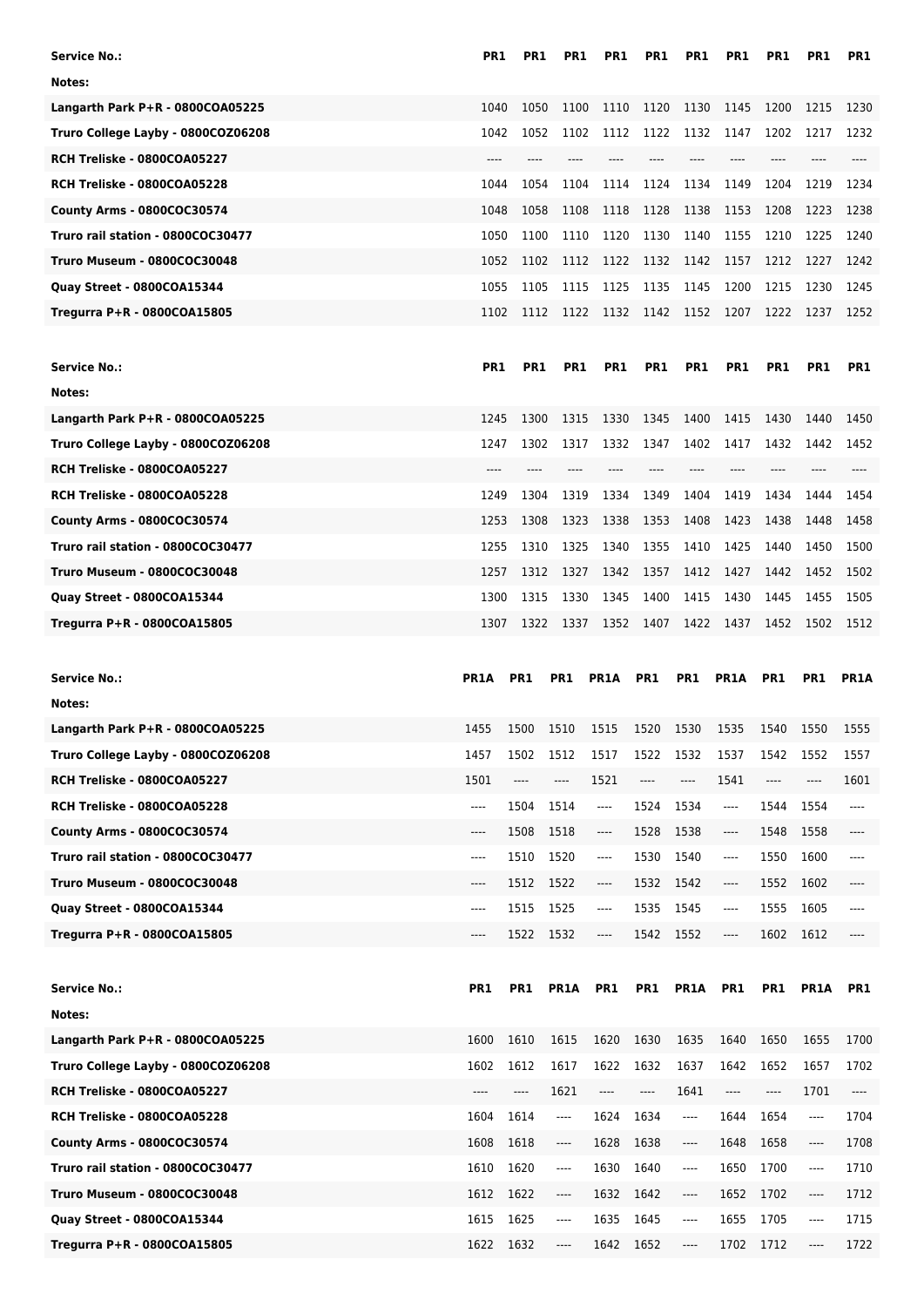| PR1   | <b>PR1A</b> | PR1   | PR1   | <b>PR1A</b> | PR1  | PR1  | PR1  | PR1  | PR1  |
|-------|-------------|-------|-------|-------------|------|------|------|------|------|
|       |             |       |       |             |      |      |      |      |      |
| 1710  | 1715        | 1720  | 1730  | 1735        | 1740 | 1750 | 1800 | 1815 | 1830 |
| 1712  | 1717        | 1722  | 1732  | 1737        | 1742 | 1752 | 1802 | 1817 | 1832 |
| $---$ | 1721        | $---$ | $---$ | 1741        |      |      |      |      |      |
| 1714  | ----        | 1724  | 1734  | $---$       | 1744 | 1754 | 1804 | 1819 | 1834 |
| 1718  | $---$       | 1728  |       | $---$       | 1748 |      | 1808 | 1823 | 1838 |
| 1720  | $---$       | 1730  | 1740  | $---$       | 1750 | 1800 | 1810 | 1825 | 1840 |
| 1722  | $---$       | 1732  | 1742  | $---$       | 1752 | 1802 | 1812 | 1827 | 1842 |
| 1725  | $---$       | 1735  | 1745  | $---$       | 1755 | 1805 | 1815 | 1830 | 1845 |
| 1732  | ----        | 1742  | 1752  | $---$       | 1802 | 1812 | 1822 | 1837 | 1852 |
|       |             |       |       | 1738        |      |      | 1758 |      |      |

| <b>Service No.:</b>                | <b>PR1</b> | PR <sub>1</sub> |
|------------------------------------|------------|-----------------|
| Notes:                             |            |                 |
| Langarth Park P+R - 0800COA05225   | 1845       | 1910            |
| Truro College Layby - 0800COZ06208 | 1847       | 1912            |
| RCH Treliske - 0800COA05227        | $---$      | $---$           |
| RCH Treliske - 0800COA05228        | 1849       | 1914            |
| County Arms - 0800COC30574         | 1853       | 1918            |
| Truro rail station - 0800COC30477  | 1855       | 1920            |
| Truro Museum - 0800COC30048        | 1857       | 1922            |
| Quay Street - 0800COA15344         | 1900       | 1925            |
| Tregurra P+R - 0800COA15805        | 1907       | 1932            |

## **PR1: Tregurra Park - Langarth (Cornwall By Kernow) Via Truro Eastern District Centre - RCH Treliske PR1A: RCH Treliske - Langarth (Cornwall By Kernow)**

## **Cornwall By Kernow**

## **Monday to Friday**

| <b>Service No.:</b>                | PR <sub>1</sub> | PR1  | <b>PR1A</b> | PR1  | <b>PR1A</b> | PR1  | PR1  | <b>PR1A</b> | PR1  | PR1  |
|------------------------------------|-----------------|------|-------------|------|-------------|------|------|-------------|------|------|
| Notes:                             |                 |      |             |      |             |      |      |             |      |      |
| Tregurra P+R - 0800COA15806        | 0635            | 0650 | $---$       | 0705 | $---$       | 0715 | 0725 | $---$       | 0735 | 0745 |
| Quay Street - 0800COA05271         | 0641            | 0656 | $---$       | 0711 | $---$       | 0721 | 0731 | $---$       | 0741 | 0751 |
| Victoria Square - 0800COC30017     | 0644            | 0659 | $---$       | 0714 | $---$       | 0724 | 0734 | $---$       | 0744 | 0754 |
| Truro rail station - 0800COC30475  | 0647            | 0702 | $---$       | 0717 | $---$       | 0727 | 0737 | $---$       | 0747 | 0757 |
| County Arms - 0800COC30575         | 0650            | 0705 | $---$       | 0720 | $---$       | 0730 | 0740 | $---$       | 0750 | 0800 |
| RCH Treliske - 0800COA05227        | 0654            | 0709 | 0713        | 0724 | 0733        | 0734 | 0744 | 0753        | 0754 | 0804 |
| Truro College Layby - 0800COC30566 | 0656            | 0711 | 0715        | 0726 | 0735        | 0736 | 0746 | 0755        | 0756 | 0806 |
| Langarth Park $P+R - 0800COA05225$ | 0659            | 0714 | 0718        | 0729 | 0738        | 0739 | 0749 | 0758        | 0759 | 0809 |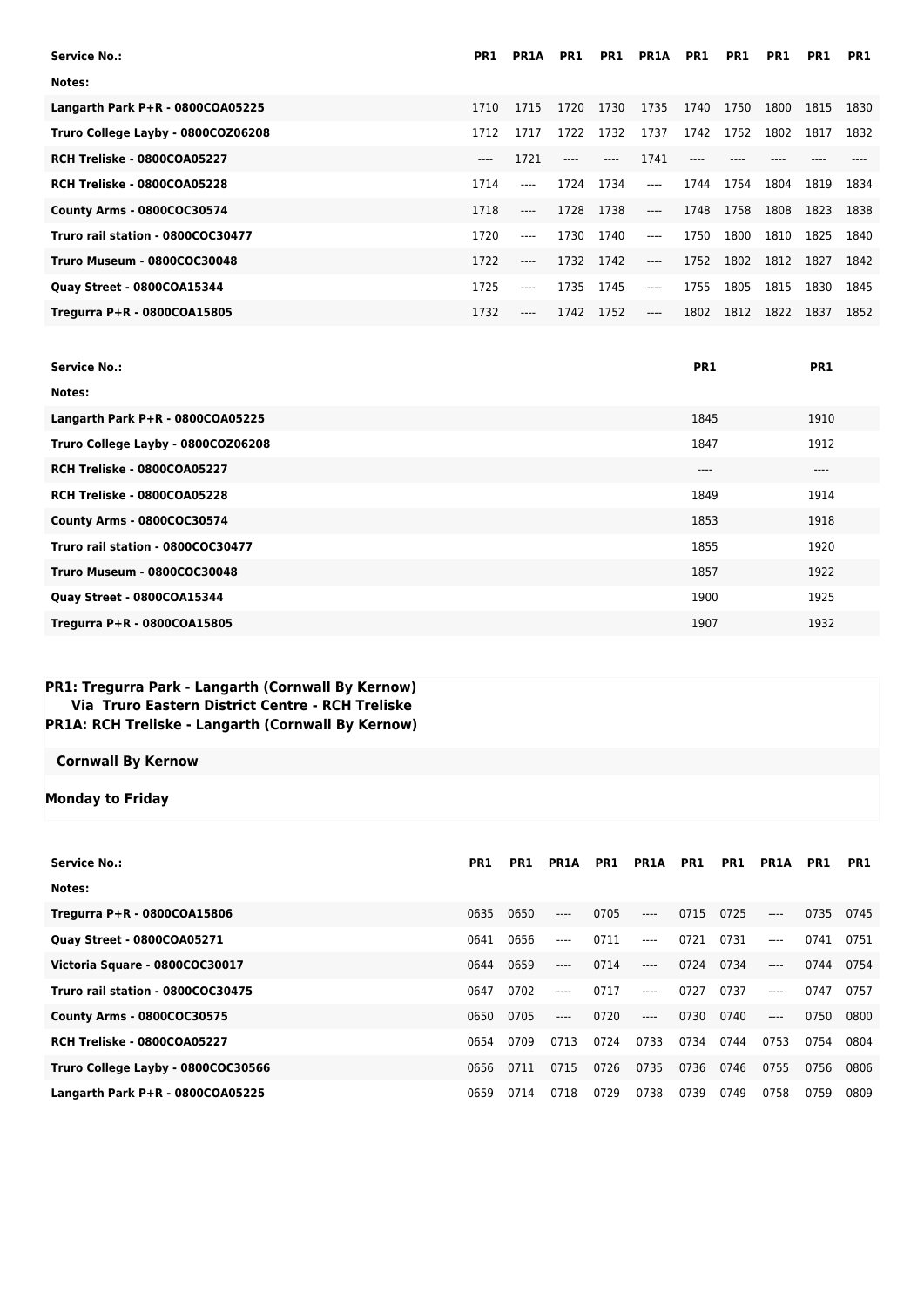| Service No.:                       | <b>PR1A</b> | PR1        | PR1         | <b>PR1A</b> | PR1             | PR1        | <b>PR1A</b>     | PR1             | PR1  | <b>PR1A</b>     |
|------------------------------------|-------------|------------|-------------|-------------|-----------------|------------|-----------------|-----------------|------|-----------------|
| Notes:                             |             |            |             |             |                 |            |                 |                 |      |                 |
| Tregurra P+R - 0800COA15806        | ----        | 0755       | 0805        | $---$       | 0815            | 0825       | $---$           | 0835            | 0845 |                 |
| Quay Street - 0800COA05271         | ----        | 0801       | 0811        | $---$       | 0821            | 0831       | $\cdots$        | 0841            | 0851 | ----            |
| Victoria Square - 0800COC30017     | ----        | 0804       | 0814        | $---$       | 0824            | 0834       | ----            | 0844            | 0854 | ----            |
| Truro rail station - 0800COC30475  | ----        | 0807       | 0817        | $---$       | 0827            | 0837       | $\cdots$        | 0847            | 0857 | ----            |
| County Arms - 0800COC30575         | ----        | 0810       | 0820        | $---$       | 0830            | 0840       | $---$           | 0850            | 0900 | ----            |
| RCH Treliske - 0800COA05227        | 0813        | 0814       | 0824        | 0833        | 0834            | 0844       | 0853            | 0854            | 0904 | 0913            |
| Truro College Layby - 0800COC30566 | 0815        | 0816       | 0826        | 0835        | 0836            | 0846       | 0855            | 0856            | 0906 | 0915            |
| Langarth Park P+R - 0800COA05225   | 0818        | 0819       | 0829        | 0838        | 0839            | 0849       | 0858            | 0859            | 0909 | 0918            |
|                                    |             |            |             |             |                 |            |                 |                 |      |                 |
| Service No.:                       | PR1         | PR1        | <b>PR1A</b> | PR1         | PR <sub>1</sub> | PR1        | PR <sub>1</sub> | PR1             | PR1  | PR <sub>1</sub> |
| Notes:                             |             |            |             |             |                 |            |                 |                 |      |                 |
| Tregurra P+R - 0800COA15806        | 0855        | 0905       | ----        | 0915        | 0925            | 0935       | 0945            | 0955            | 1005 | 1015            |
| Quay Street - 0800COA05271         | 0901        | 0911       | ----        | 0921        | 0931            | 0941       | 0951            | 1001            | 1011 | 1021            |
| Victoria Square - 0800COC30017     | 0904        | 0914       | ----        | 0924        | 0934            | 0944       | 0954            | 1004            | 1014 | 1024            |
| Truro rail station - 0800COC30475  | 0907        | 0917       | ----        | 0927        | 0937            | 0947       | 0957            | 1007            | 1017 | 1027            |
| County Arms - 0800COC30575         | 0910        | 0920       | ----        | 0930        | 0940            | 0950       | 1000            | 1010            | 1020 | 1030            |
| RCH Treliske - 0800COA05227        | 0914        | 0924       | 0933        | 0934        | 0944            | 0954       | 1004            | 1014            | 1024 | 1034            |
| Truro College Layby - 0800COC30566 | 0916        | 0926       | 0935        | 0936        | 0946            | 0956       | 1006            | 1016            | 1026 | 1036            |
| Langarth Park P+R - 0800COA05225   | 0919        | 0929       | 0938        | 0939        | 0949            | 0959       | 1009            | 1019            | 1029 | 1039            |
|                                    |             |            |             |             |                 |            |                 |                 |      |                 |
| <b>Service No.:</b>                | <b>PR1</b>  | <b>PR1</b> | PR1         | <b>PR1</b>  | PR <sub>1</sub> | <b>PR1</b> | <b>PR1</b>      | PR <sub>1</sub> | PR1  | <b>PR1</b>      |
| Notes:                             |             |            |             |             |                 |            |                 |                 |      |                 |
| Tregurra P+R - 0800COA15806        | 1025        | 1035       | 1045        | 1055        | 1105            | 1115       | 1125            | 1135            | 1150 | 1205            |
| <b>Quay Street - 0800COA05271</b>  | 1031        | 1041       | 1051        | 1101        | 1111            | 1121       | 1131            | 1141            | 1156 | 1211            |
| Victoria Square - 0800COC30017     | 1034        | 1044       | 1054        | 1104        | 1114            | 1124       | 1134            | 1144            | 1159 | 1214            |
| Truro rail station - 0800COC30475  | 1037        | 1047       | 1057        | 1107        | 1117            | 1127       | 1137            | 1147            | 1202 | 1217            |
| County Arms - 0800COC30575         | 1040        | 1050       | 1100        | 1110        | 1120            | 1130       | 1140            | 1150            | 1205 | 1220            |
| RCH Treliske - 0800COA05227        | 1044        | 1054       | 1104        | 1114        | 1124            | 1134       | 1144            | 1154            | 1209 | 1224            |
| Truro College Layby - 0800COC30566 | 1046        | 1056       | 1106        | 1116        | 1126            | 1136       | 1146            | 1156            | 1211 | 1226            |
| Langarth Park P+R - 0800COA05225   | 1049        | 1059       | 1109        | 1119        | 1129            | 1139       | 1149            | 1159            | 1214 | 1229            |
|                                    |             |            |             |             |                 |            |                 |                 |      |                 |
| <b>Service No.:</b>                | <b>PR1</b>  | PR1        | PR1         | PR1         | PR1             | PR1        | PR1             | PR1             | PR1  | PR1             |
| Notes:                             |             |            |             |             |                 |            |                 |                 |      |                 |
| Tregurra P+R - 0800COA15806        |             |            |             |             |                 |            |                 |                 |      |                 |
|                                    | 1220        | 1235       | 1250        | 1305        | 1320            |            | 1335 1350       | 1405            | 1420 | 1435            |
| Quay Street - 0800COA05271         | 1226        | 1241       | 1256        | 1311        | 1326            | 1341       | 1356            | 1411            | 1426 | 1441            |
| Victoria Square - 0800COC30017     | 1229        | 1244       | 1259        | 1314        | 1329            | 1344       | 1359            | 1414            | 1429 | 1444            |
| Truro rail station - 0800COC30475  | 1232        | 1247       | 1302        | 1317        | 1332            | 1347       | 1402            | 1417            | 1432 | 1447            |
| County Arms - 0800COC30575         | 1235        | 1250       | 1305        | 1320        | 1335            | 1350       | 1405            | 1420            | 1435 | 1450            |
| RCH Treliske - 0800COA05227        | 1239        | 1254       | 1309        | 1324        | 1339            | 1354       | 1409            | 1424            | 1439 | 1454            |
| Truro College Layby - 0800COC30566 | 1241        | 1256       | 1311        | 1326        | 1341            | 1356       | 1411            | 1426            | 1441 | 1456            |